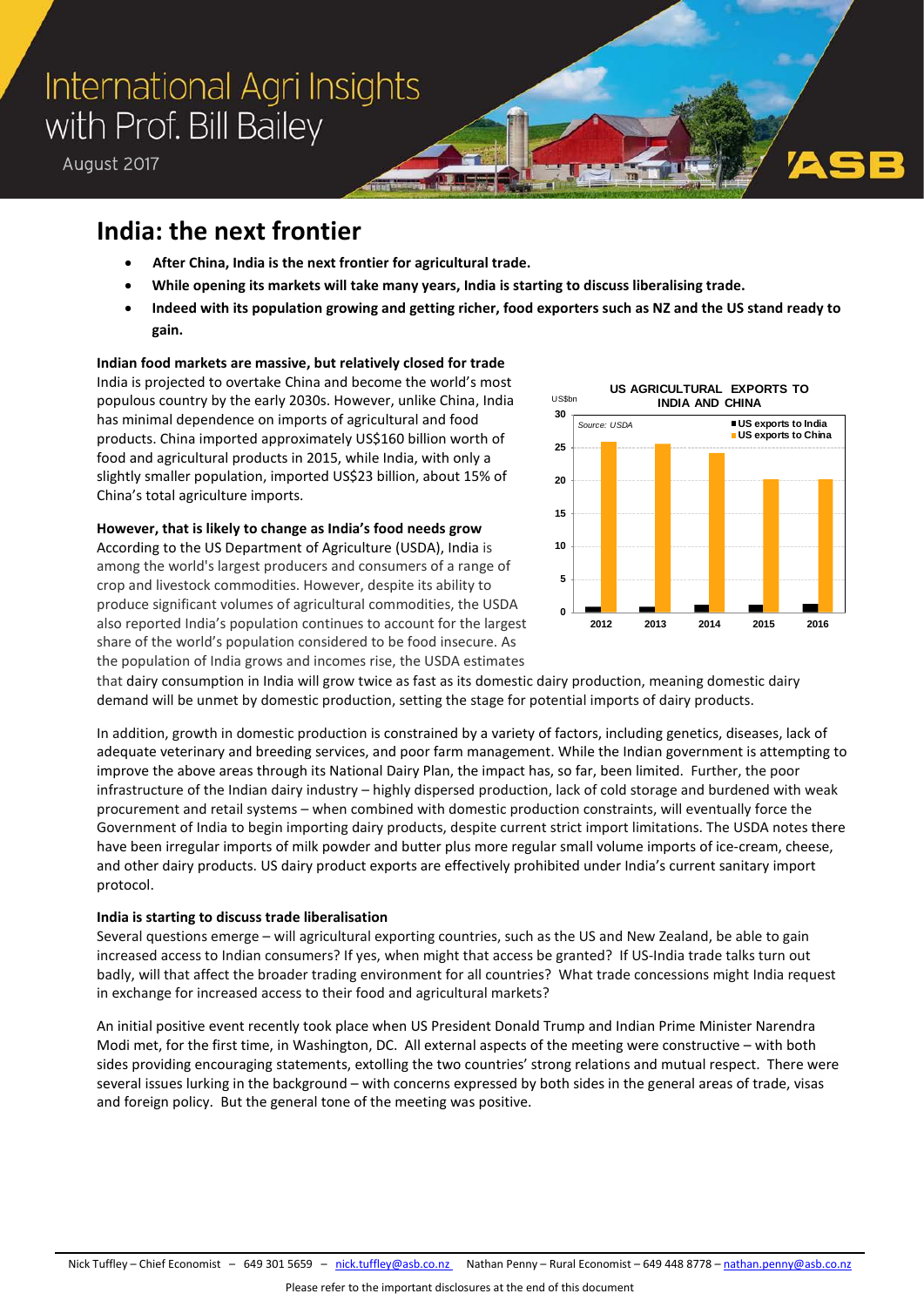# International Agri Insights



While some would call their respective approaches protectionist, both leaders want to boost domestic manufacturing. To that end, Modi promoted his program entitled "Make in India", while Trump's message, somewhat similar, is "America First", where companies that ship jobs and production out of the US would be punished, in some unspecified manner. But, in a move to enhance US-India relations, a recent positive Trump initiative, now operational through a Presidential order, modified a US visa program used extensively by Indian engineers and developers.

While not contentious, or even a topic that has been publicly mentioned by either Trump or Modi, agricultural trade between India and the US was addressed in the meeting's concluding communique. The official communique stated that the two countries would undertake a comprehensive review of trade relations with the goal of increasing market access in a number of



areas, including agriculture. Given India's protectionist rules, while change will not happen quickly, the fact that more open agricultural trade was mentioned and made an official part of the record, is significant.

#### **Indeed, NZ has already had FTA discussions with India**

In recognition of the importance of increasing trade with India, in 2011, the New Zealand government published "Opening Doors to India", with the goal for India to be a "core trade, economic and political partner" by the end of 2015. New Zealand has a reasonably strong trade relationship with India. In 2016, India was New Zealand's 16<sup>th</sup> largest export destination, but New Zealand exports to China were almost 15 times greater than to India.

So, in an attempt to further strengthen New Zealand's trade relations with India, efforts have been ongoing to forge a bilateral trade agreement between the two countries since 2010. While 'good things take time', the last formal round of negotiations (the 10<sup>th</sup> round) took place in February 2015. The next step is not clear. There were informal meetings of negotiators during 2015 and 2016, but no clear path forward has been established.

The potential for a successful free trade agreement between the two countries remains, with a Joint Statement between former Prime Minister John Key and Indian Prime Minister Modi pledging to continue efforts toward the establishment of a bi-lateral free trade agreement (FTA). While no new progress has been made on the India-New Zealand FTA, Indian dairy farmer organizations very recently threatened to hold nationwide protests if the dairy sector's protection was opened up as part of any FTA. Possibly in anticipation of a potential opening up of the Indian dairy sector, Prime Minister Modi's political party has implemented a farm loan forgiveness policy that is currently being put into place. An estimated 21 million small farmers, including millions of dairy farmers, will benefit from the government's program to forgive farm debt totaling almost \$6 billion USD.

#### **India's dairy sector is large and highly protected…**

Since 1997, if one combines milk production from both water buffaloes and cows, India has been the world's largest milk producer. Further, with an estimated 75 million dairy farms, India is home to about half of the world's dairy farms. Small dairy farms – those with less than 5 buffaloes or cows and less than 2 hectares – are a dominant force in the dairy sector.

India is also the world's largest consumer of dairy products. Dairy products are an important source of protein for the country's large vegetarian sector. The government of India makes efforts to have a domestic dairy market that is selfsufficient and meets the needs of Indian consumers.

Toward that end, the country has a highly protected, and often subsidized, dairy market. Tariff rate quotas are applied to skim milk powder and butter oil with over-quota imports receiving up to a 60% import tariff. Further, India has restrictive import regulations that prohibit US and Chinese dairy products from entering the country. How long those limits on imports of dairy products may continue is not clear.

#### **…with dairy consumption poised to surge over the coming years**

The Indian government estimates that the growth in the consumption of dairy products will increase demand by almost 40% over the next 5 years. With Indian dairy production increasing at about 4% a year – 2017 production is forecast to be 160 million metric tons – meeting increased consumer demand with only domestic production will be extremely difficult, if not impossible.